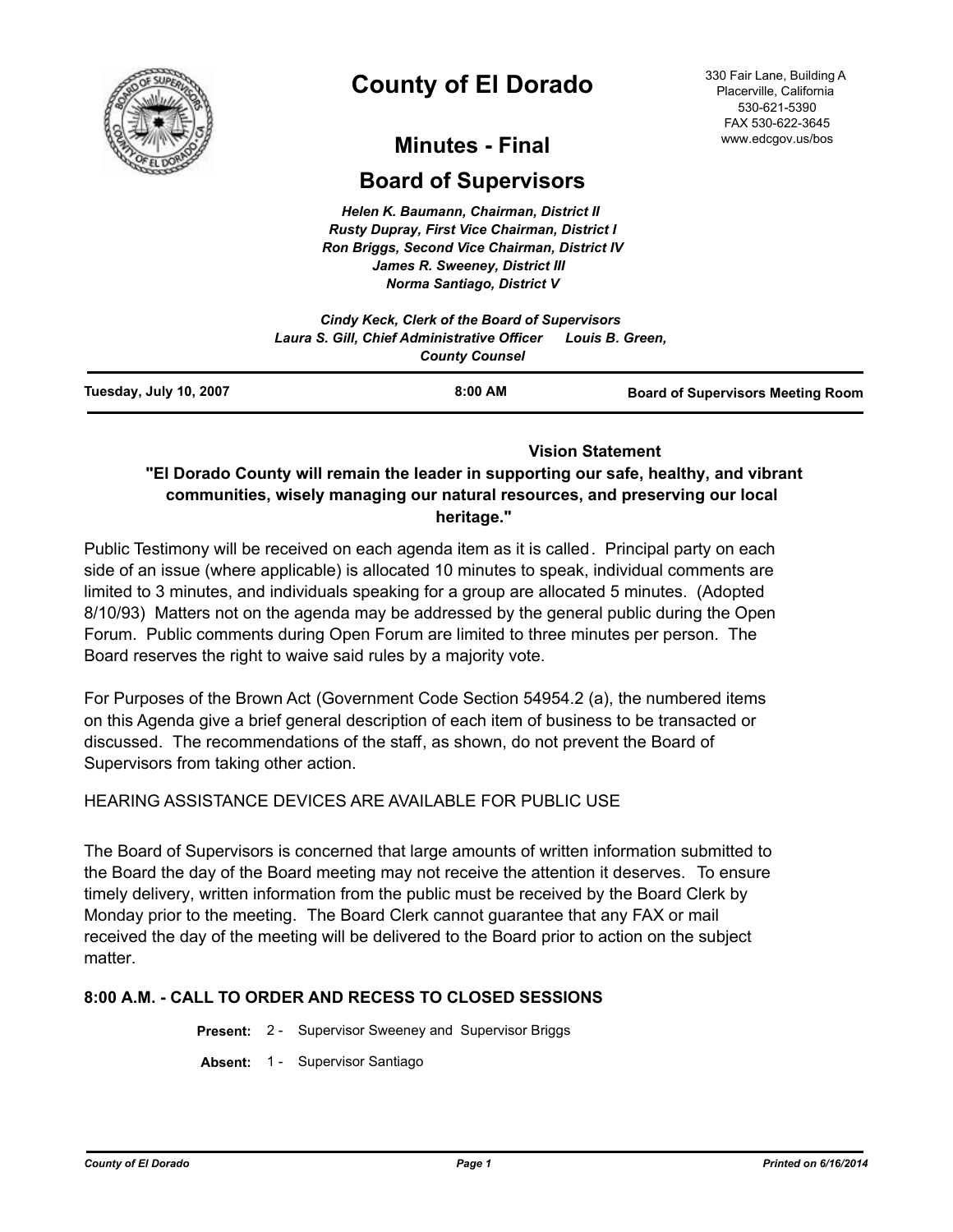### **9:00 A.M. - RECONVENE AND CLOSED SESSION REPORTS**

**Present:** 3 - Supervisor Sweeney, Supervisor Briggs and Supervisor Santiago

### **INVOCATION AND PLEDGE OF ALLEGIANCE TO THE FLAG**

At this time the Board will make any necessary additions, deletions, or corrections to the Agenda; determine matters to be added to or removed from the Consent Calendar; and with one motion adopt the Agenda and approve the Consent Calendar.

Approval of the Consent Calendar

**A motion was made by Supervisor Dupray, seconded by Supervisor Santiago to adopt the Agenda and approve the Consent Calendar with the following exceptions: Items 12, 18 and 19 pulled from the Consent Calendar for separate action; and Items 31, 32, 33, 34, 46 and 48 added to the Consent Calendar and approved.**

**Yes:** 5 - Dupray, Baumann, Sweeney, Briggs and Santiago

### **OPEN FORUM**

# **CONSENT CALENDAR**

**1.** [07-1233](http://eldorado.legistar.com/gateway.aspx?m=l&id=/matter.aspx?key=6085) Approval of Board of Supervisors Conformed Agenda (Minutes) of the Regular Meeting of Tuesday, July 3, 2007. **RECOMMENDED ACTION:** Approve.

**This matter was Approved on the consent calendar**

**2.** [07-1114](http://eldorado.legistar.com/gateway.aspx?m=l&id=/matter.aspx?key=5916) Mental Health Department recommending Chairman be authorized to sign Agreement 665-S0711 with Calaveras County for incoming revenue in the amount of \$50,000 for the term July 1, 2007 through June 30, 2009 for use of El Dorado County's Psychiatric Health Facility (PHF). **RECOMMENDED ACTION:** Approve.

**FUNDING:** Revenue generating agreement.

**This matter was Approved on the consent calendar**

**3.** [07-1103](http://eldorado.legistar.com/gateway.aspx?m=l&id=/matter.aspx?key=5900) Mental Health Department recommending Chairman be authorized to sign Memorandum of Understanding 660-M0711 with the Office of the Public Guardian/Conservator in the Human Services Department in the amount of \$90,000 for the term July 1, 2007 through June 30, 2009 to provide administrative functions for conserved adults on an "as requested" basis for said Department. **RECOMMENDED ACTION:** Approve.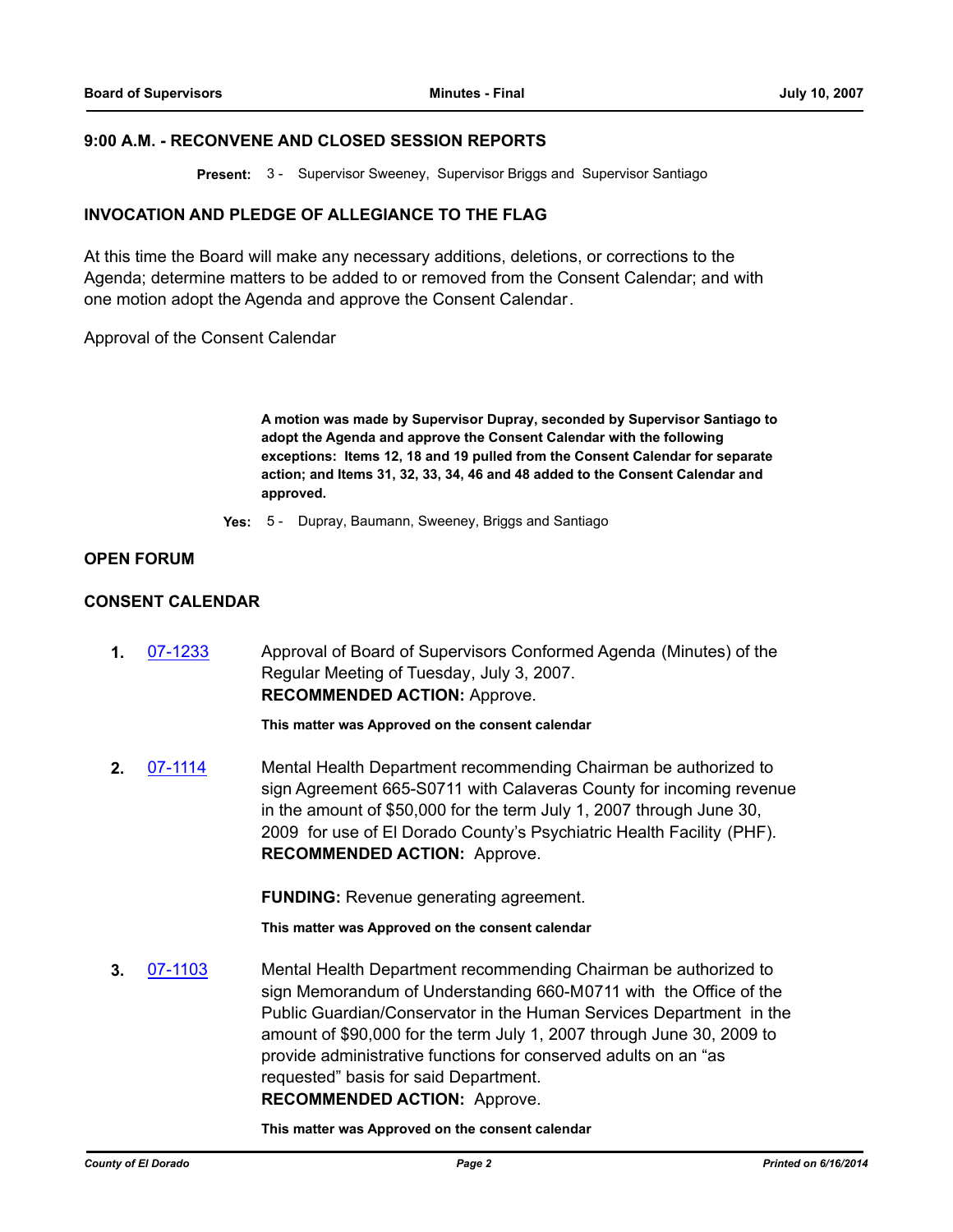**4.** [07-1123](http://eldorado.legistar.com/gateway.aspx?m=l&id=/matter.aspx?key=5926) Human Services Department, Social Services Division, recommending Chairman be authorized to sign Agreement 853-M0711 with Child and Family Policy Institute of California to enable said Department to participate in, and receive sponsored training and technical assistance in conjunction with, a peer-mentoring program as it relates to the Federal Linkages Project through Federal Fiscal Year 2011/2012. **RECOMMENDED ACTION:** Approve.

**FUNDING:** Non-financial Agreement.

**This matter was Approved on the consent calendar**

**5.** [07-1119](http://eldorado.legistar.com/gateway.aspx?m=l&id=/matter.aspx?key=5921) Human Services Department, Social Services Division, and Child Support Services Department recommending Chairman be authorized to sign Agreement 045-S0810 with Paul Funk dba Pro Line Cleaning Services in the amount of \$67,560 for the term July 19, 2007 through July 18, 2009 to provide selected janitorial services for said departments located at 3057 Briw Road, Suites A and B in Placerville. **RECOMMENDED ACTION:** Approve.

**FUNDING:** Federal, State, and County General Fund.

**This matter was Approved on the consent calendar**

**6.** [07-1164](http://eldorado.legistar.com/gateway.aspx?m=l&id=/matter.aspx?key=5987) Human Services Department, Social Services Division, recommending Chairman be authorized to sign Amendment 3 to Agreement 348-S0510 with Area Transit Management, Inc. increasing compensation amount by \$25,000 to \$85,000 for the term January 3, 2005 through January 2, 2008 for the provision of bus transportation services on an "as-requested' basis for clients in the South Lake Tahoe area, upon approval by County Counsel and Risk Management. **RECOMMENDED ACTION:** Approve.

**FUNDING:** Funding sources are Federal, State, and County.

**This matter was Approved on the consent calendar**

**7.** [07-1173](http://eldorado.legistar.com/gateway.aspx?m=l&id=/matter.aspx?key=6005) Human Services Department, Social Services Division, recommending Chairman be authorized to sign Amendment 5 to Agreement for Services 405-S0511 with Progress House, Inc. increasing compensation by \$300,000 to \$600,000 for the term March 1, 2005 through February 28, 2008 to provide therapeutic counseling and other related services on an "as-requested" basis for clients of said Department, upon approval by County Counsel and Risk Management. **RECOMMENDED ACTION:** Approve.

**FUNDING:** Federal, State, and County General Fund.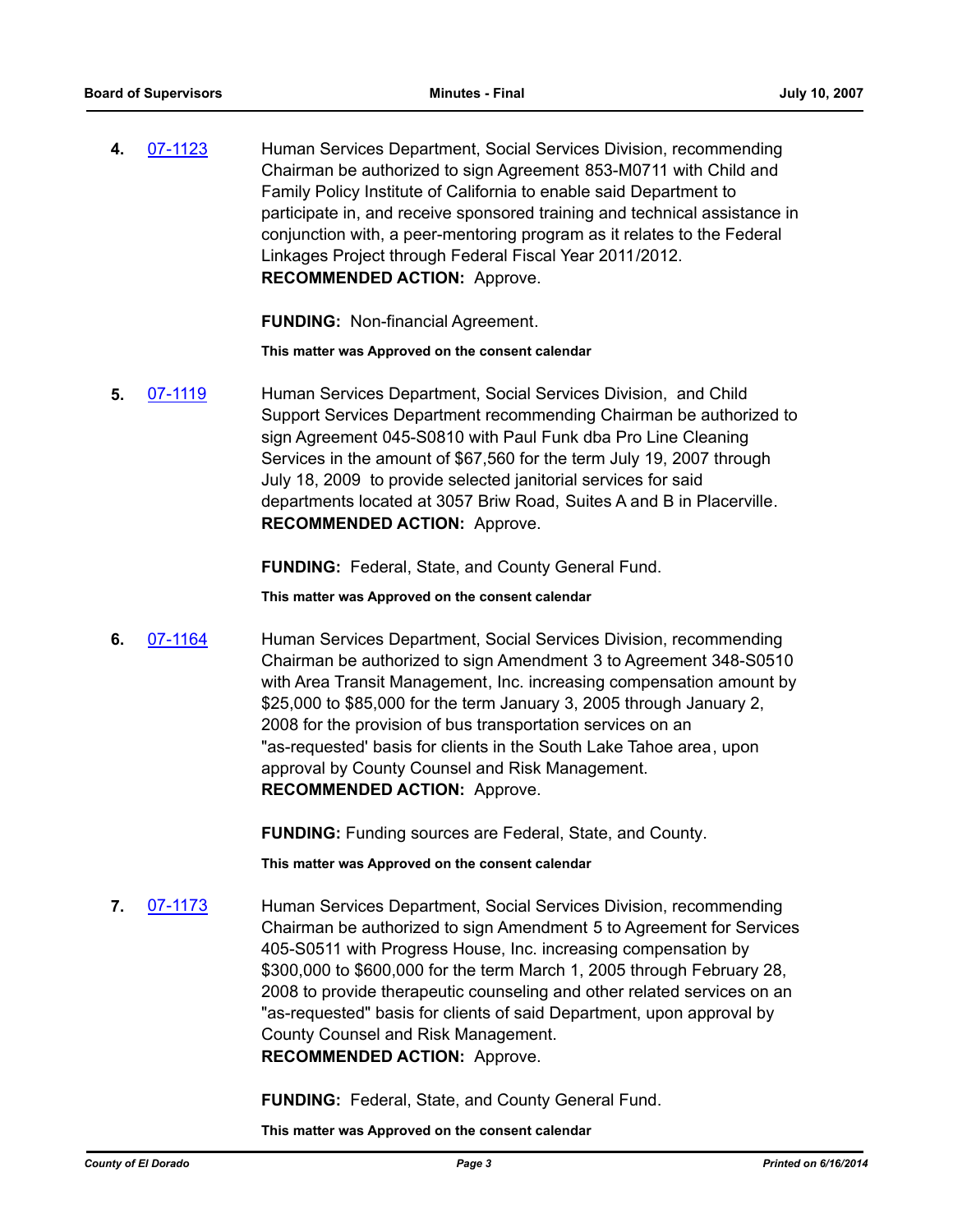**8.** [07-980](http://eldorado.legistar.com/gateway.aspx?m=l&id=/matter.aspx?key=5724) Transportation Department recommending adoption of Resolution sanctioning the closure of the Rubicon Trail Roads from Wentworth Springs and Loon Lake Dam to Gerle Creek, and thence east to the Placer County Line for the 55th Annual Jeepers Jamboree and the 29th Annual Jeep Jamboree from 6:00 am Wednesday, July 25th to midnight, Monday, July 30, 2007 and from 6:00 am Thursday, August 2nd to midnight Monday, August 6, 2007, subject to conditions set forth in Resolution No. 110-79 and conditions set forth in the "Application for Road Closure".

**RECOMMENDED ACTION:** Adopt Resolution **167-2007**.

**This matter was Approved on the consent calendar**

**9.** [07-1050](http://eldorado.legistar.com/gateway.aspx?m=l&id=/matter.aspx?key=5811) Transportation Department recommending the following pertaining to the Cameron Park Drive/La Canada Intersection Improvements Project: (1) Adopt the California Environmental Quality Act (CEQA) Mitigated Negative Declaration; (2) Approve the project as described in the CEQA document; and

(3) Chairman be authorized to sign the Mitigation Monitoring and Reporting Program.

# **RECOMMENDED ACTION:** Approve.

### **This matter was Approved on the consent calendar**

**10.** [07-1070](http://eldorado.legistar.com/gateway.aspx?m=l&id=/matter.aspx?key=5851) Transportation Department recommending Resolution summarily vacating (AOE 07-0013) a public utilities easement located on the side boundary line of APN 123-230-06 in Village I, Lots F, G, H, El Dorado Hills, Serrano, Lot 6, requested by Stephen and Kathi Andrade, to accommodate construction of improvements on the subject lot. **RECOMMENDED ACTION:** Adopt Resolution **170-2007**.

**This matter was Approved on the consent calendar**

**11.** [07-1045](http://eldorado.legistar.com/gateway.aspx?m=l&id=/matter.aspx?key=5805) Transportation Department recommending adoption of Resolution summarily vacating (AOE 07-0012) public utilities easements located on the rear and side boundaries of APN 120-442-09, as requested by Naazi Revocable Family Trust February 23, 2007, James Aziz as Trustee, to accommodate construction of improvements on the subject lot. **RECOMMENDED ACTION:** Adopt Resolution **166-2007**.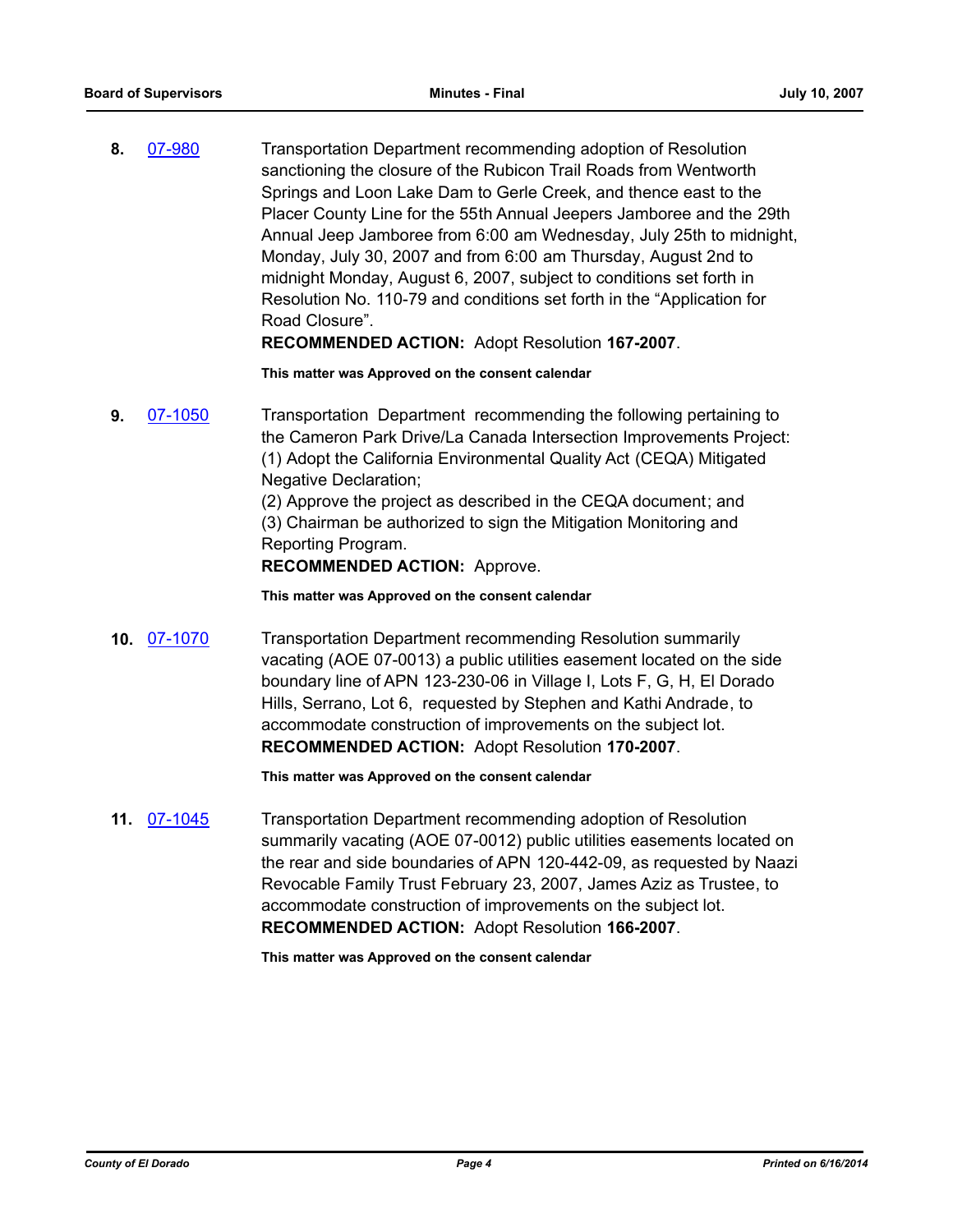**12.** [07-1102](http://eldorado.legistar.com/gateway.aspx?m=l&id=/matter.aspx?key=5899) Development Services Department recommending Chairman be authorized to sign Amendment 1 to Agreement for Services 687-S0711 with RRM Design Group for the development of design guidelines for the Missouri Flat Road area; noting said amendment revises the Missouri Flat Fee Schedule (Exhibit B) to reflect job titles of consultant staff involved in the project and removing specific employee names. **RECOMMENDED ACTION:** Approve.

> **A motion was made by Supervisor Dupray, seconded by Supervisor Sweeney to approve this matter.**

- **Yes:** 5 Dupray, Baumann, Sweeney, Briggs and Santiago
- **13.** [07-1041](http://eldorado.legistar.com/gateway.aspx?m=l&id=/matter.aspx?key=5797) Transportation Department recommending Chairman be authorized to sign Amendment I to Agreement for Services AGMT 05-855 with Sycamore Environmental Consultants, Inc. increasing compensation by \$100,000 to \$300,000 and extending the term through August 30, 2009 to provide enviromental review services for said Department. **RECOMMENDED ACTION:** Approve.

**FUNDING:**. Funds for this service agreement will come from the various Capital Improvement Program projects funded through traffic impact fees or through time and material billings against development projects. Sycamore will be working on several different projects on an as-needed basis under the task order process.

#### **This matter was Approved on the consent calendar**

**14.** [07-398](http://eldorado.legistar.com/gateway.aspx?m=l&id=/matter.aspx?key=4812) Development Services Department, Planning Services Division, submitting final map for West Valley Village, Unit 3A (TM99-1359F), located on APN 118-140-08, creating 54 residential lots on approximately 29.8 acres in the El Dorado Hills area; and recommending Chairman be authorized to sign the Agreement to Make Subdivision Improvements with LandSource Holding Company, LLC. **RECOMMENDED ACTION:** Approve.

**This matter was Approved on the consent calendar**

**15.** [07-401](http://eldorado.legistar.com/gateway.aspx?m=l&id=/matter.aspx?key=4816) Development Services Department, Planning Services Division, submitting final map for West Valley Village, Unit 4 (TM99-1359F), located on APN 118-140-05, creating 54 residential lots on approximately 16.3 acres. West Valley Village, Unit 4, in the El Dorado Hills area; and Chairman be authorized to sign the Agreement to Make Subdivision Improvements with LandSource Holding Company, LLC. (Supervisorial District II) **RECOMMENDED ACTION:** Approve.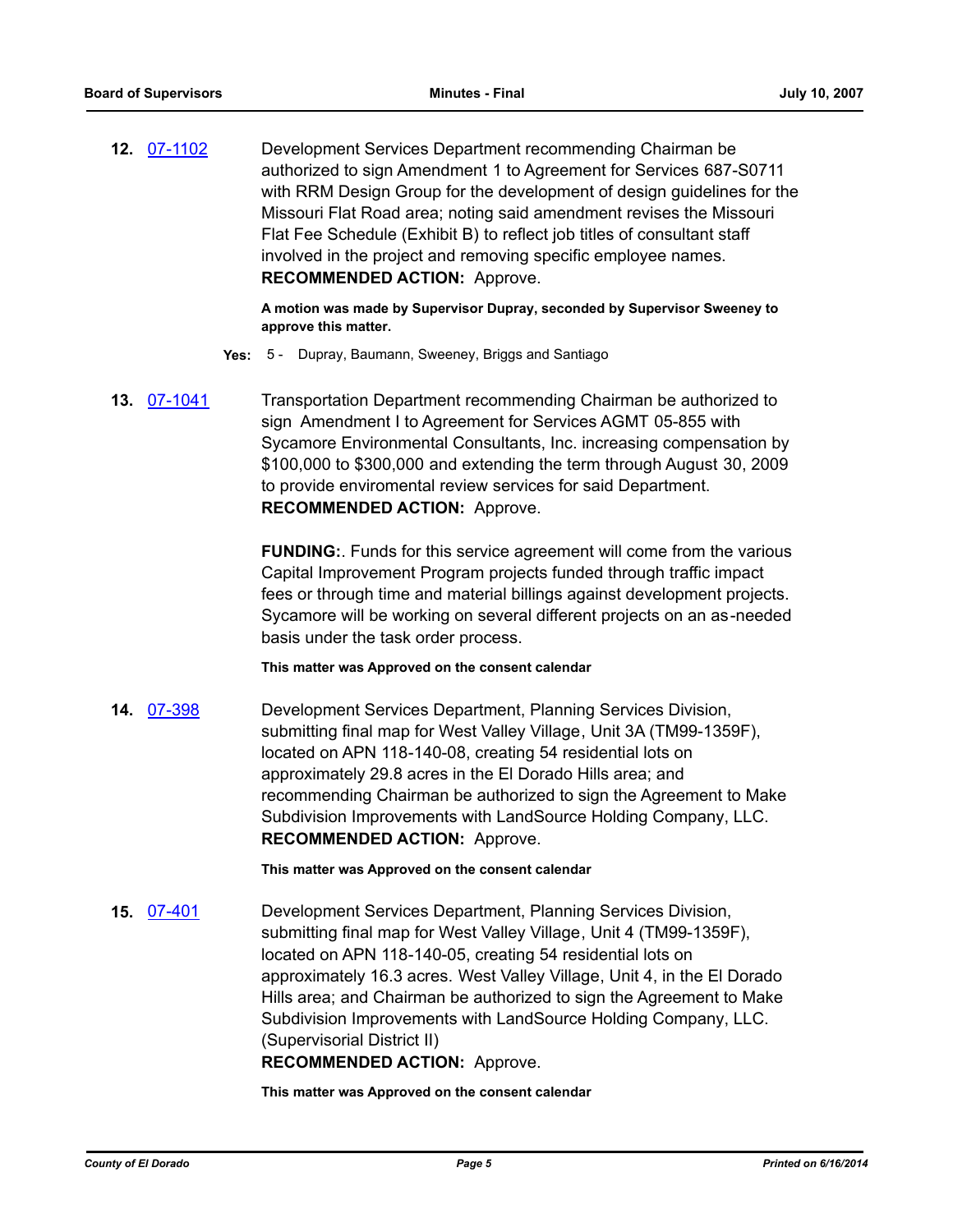**16.** [07-406](http://eldorado.legistar.com/gateway.aspx?m=l&id=/matter.aspx?key=4822) Development Services Department, Planning Services Division, submitting final map for West Valley Village, Unit 7A (TM99-1359F), located on APNs 118-150-02, -03, -04, -09, and -10, creating 58 residential lots on approximately 42 acres in the West Valley Village, Unit 7A, in the El Dorado Hills area; and Chairman be authorized to sign the Agreement to Make Subdivision Improvements with LandSource Holding Company, LLC. (Supervisorial District II) **RECOMMENDED ACTION:** Approve.

**This matter was Approved on the consent calendar**

**17.** [07-1166](http://eldorado.legistar.com/gateway.aspx?m=l&id=/matter.aspx?key=5989) Development Services Department, Planning Services Division, submitting final map for West Valley Village, Unit 18 (TM99-1359F), located on APN 118-160-13, creating 107 residential lots on approximately 24.74 acres in the El Dorado Hills area; and recommending Chairman be authorized to sign Agreement to Make Subdivision Improvements with LandSource Holding Company, LLC. (Supervisorial District II)

### **RECOMMENDED ACTION:** Approve.

**This matter was Approved on the consent calendar**

**18.** [07-1080](http://eldorado.legistar.com/gateway.aspx?m=l&id=/matter.aspx?key=5863) Environmental Management Department recommending Resolution establishing delinquent mandatory refuse collection fees as special assessments and providing for collection in the same manner as ad valorem property taxes for South Tahoe Refuse Company. **RECOMMENDED ACTION:** Adopt Resolution **171-2007.**

> **After hearing public testimony, a motion was made by Supervisor Santiago, seconded by Supervisor Sweeney to adopt Resolution 171-2007.**

- **Yes:** 4 Dupray, Baumann, Sweeney and Santiago
- **Noes:** 1 Briggs
- **19.** [07-1085](http://eldorado.legistar.com/gateway.aspx?m=l&id=/matter.aspx?key=5872) Environmental Management Department recommending Resolution establishing delinquent mandatory refuse collection fees as special assessments and providing for collection in the same manner as ad valorem property taxes for El Dorado Disposal, Inc. **RECOMMENDED ACTION:** Adopt Resolution **172-2007.**

**Hearing no protests, a motion was made by Supervisor Dupray, seconded by Supervisor Sweeney to adopt Resolution 172-2007.**

**Yes:** 4 - Dupray, Baumann, Sweeney and Santiago

**Noes:** 1 - Briggs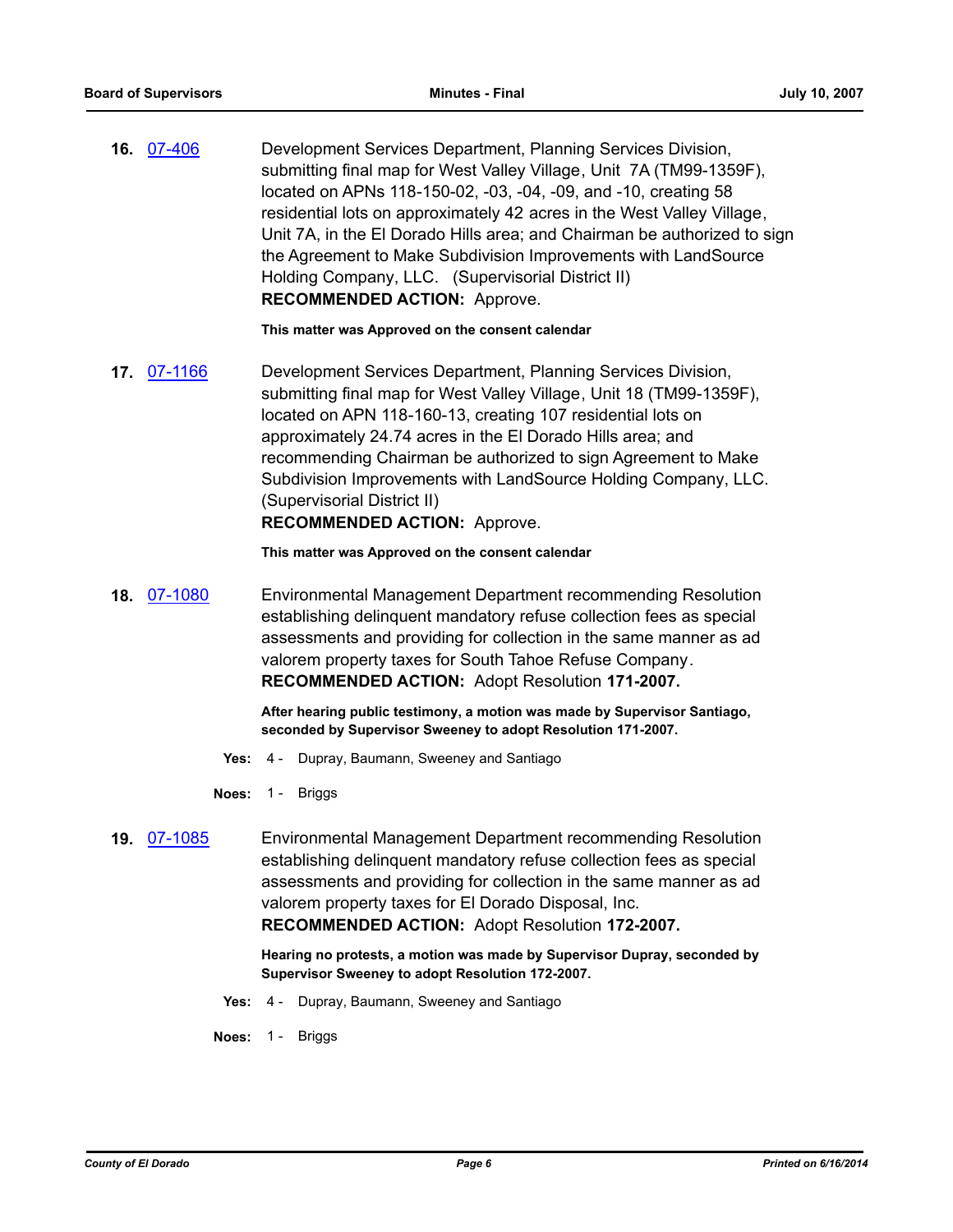**20.** [07-785](http://eldorado.legistar.com/gateway.aspx?m=l&id=/matter.aspx?key=5446) General Services Department recommending the Board accept a donation in the amount of \$3,500 for the purchase and installation of new lighting in the County Museum's Transportation Exhibit Room; and recommending Budget Transfer 28003 increasing revenues and appropriations in the Museum's budget for same. (4/5 vote required) **RECOMMENDED ACTION:** Approve.

**This matter was Approved on the consent calendar**

**21.** [07-1122](http://eldorado.legistar.com/gateway.aspx?m=l&id=/matter.aspx?key=5924) Human Resources Department advising the Board of Perpetual Software License Addendum 1 to Agreement 594-S0311 with SIGMA Data Systems, Inc. in the amount of \$14,406 for Fiscal Year 2007-2008 and recommending continuation of same. **RECOMMENDED ACTION:** Approve.

**This matter was Approved on the consent calendar**

**22.** [07-1143](http://eldorado.legistar.com/gateway.aspx?m=l&id=/matter.aspx?key=5960) Chief Administrative Office, Procurement and Contracts Division, recommending award of Request for Proposal 07-918-160 to Cunningham Engineering of Sacramento, CA in the amount of \$165,000 for the provision of engineering and design of the SPTC Class 1 Bike Path from Missouri Flat Road to Forni Road; and Chairman be authorized to sign agreement for Phase I of said project upon approval and review by County Counsel and Risk Management. **RECOMMENDED ACTION:** Approve.

> **FUNDING:** El Dorado County Air Quality Management District/Department of Motor Vehicles Grant and CalTrans Transportation Enhancement (TE) Grant.

**This matter was Approved on the consent calendar**

**23.** [07-1197](http://eldorado.legistar.com/gateway.aspx?m=l&id=/matter.aspx?key=6031) Chief Administrative Office recommending the Board receive and file the Operation Feasibility Analysis prepared by National Golf Foundation for the El Dorado Hills Community Services District. **RECOMMENDED ACTION:** Approve.

**This matter was Approved on the consent calendar**

## **END CONSENT CALENDAR**

# **DEPARTMENT MATTERS/NOTICED HEARINGS**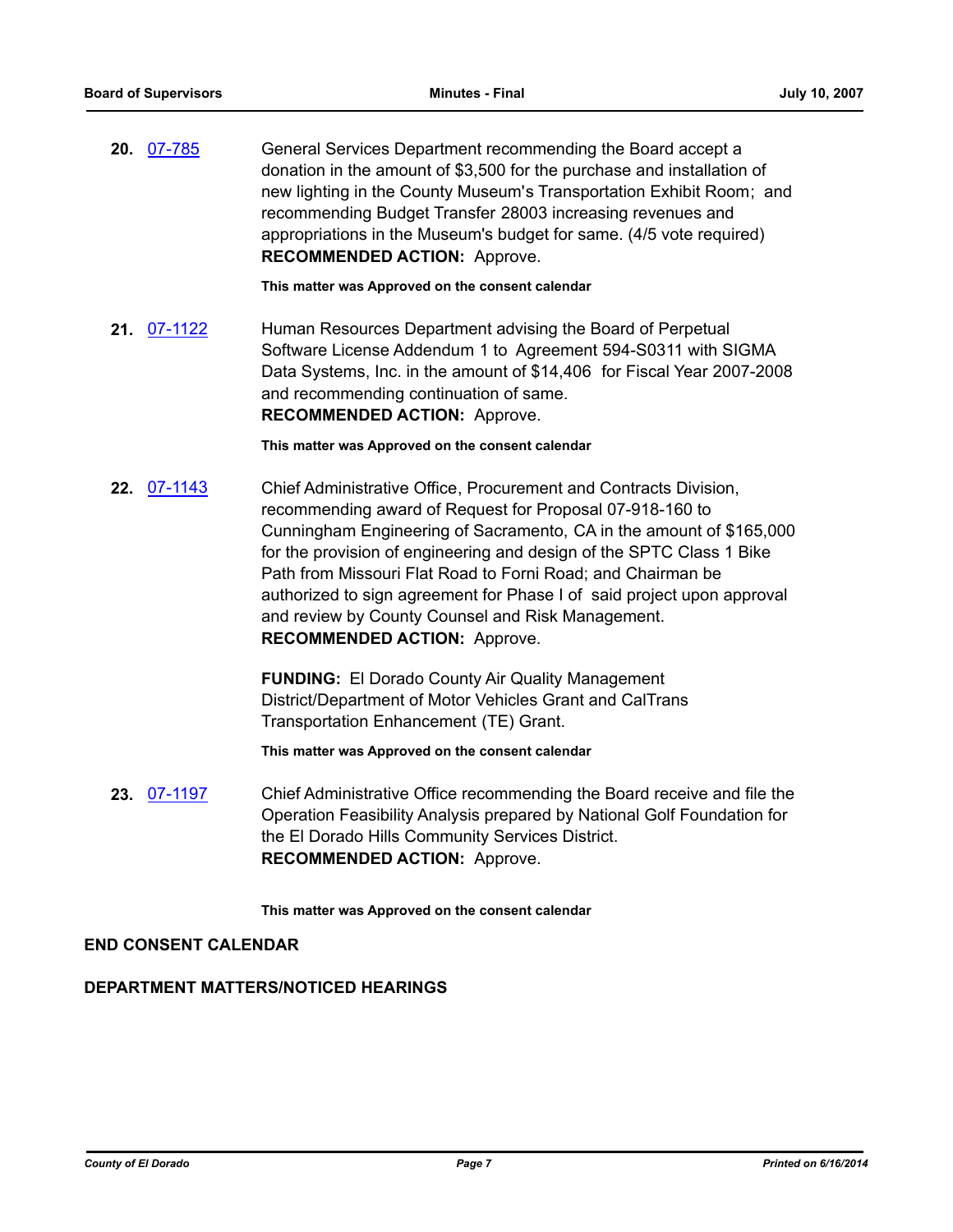**24.** [07-1127](http://eldorado.legistar.com/gateway.aspx?m=l&id=/matter.aspx?key=5932) Hearing to consider adoption of Resolution **176-2007** approving the issuance of variable rate demand revenue bonds by the Association of Bay Area Governments (ABAG) Finance Authority for Nonprofit Corporations in an amount not to exceed \$13,000,000 to finance the acquisition and construction of a 40-bed assisted living and 24-unit memory care residential facility, known as Eskaton Village Placerville, located at 3380 Blair Lane with the city limits of Placerville.

**FUNDING:** No cost associated with this action.

**Hearing no protests, a motion was made by Supervisor Sweeney, seconded by Supervisor Santiago to adopt Resolution 176-2007 as amended this date to include language that the City of Placerville has submitted a Letter of Consent.**

- **Yes:** 5 Dupray, Baumann, Sweeney, Briggs and Santiago
- **25.** [07-1056](http://eldorado.legistar.com/gateway.aspx?m=l&id=/matter.aspx?key=5819) Hearing to consider adoption of Resolution **165-2007** revising library fines and fee schedule.

**Hearing no protests, a motion was made by Supervisor Sweeney, seconded by Supervisor Santiago to adopt Resolution 165-2007.**

- **Yes:** 5 Dupray, Baumann, Sweeney, Briggs and Santiago
- **26.** [07-1203](http://eldorado.legistar.com/gateway.aspx?m=l&id=/matter.aspx?key=6039) Hearing to consider adoption of Resolution **177-2007** superseding Resolution 49-2006 approving the El Dorado Hills Community Services District Capital Improvement Plan and Park and Recreation Impact Fees.

**FUNDING:** Development and Impact Fees.

**After hearing public testimony, a motion was made by Supervisor Dupray, seconded by Supervisor Sweeney to adopt Resolution 177-2007.**

- **Yes:** 4 Dupray, Baumann, Sweeney and Santiago
- **Noes:** 1 Briggs
- **27.** [07-1216](http://eldorado.legistar.com/gateway.aspx?m=l&id=/matter.aspx?key=6059) Hearing to consider adoption of Resolution **178-2007** superseding Resolution 232-2003 approving the Cameron Park Community Services District Capital Improvement Plan and Park and Recreation Impact Fees.

**FUNDING:** Development and Impact Fees.

**Hearing no protests, a motion was made by Supervisor Dupray, seconded by Supervisor Sweeney to adopt Resolution 178-2007.**

- **Yes:** 4 Dupray, Baumann, Sweeney and Santiago
- **Noes:** 1 Briggs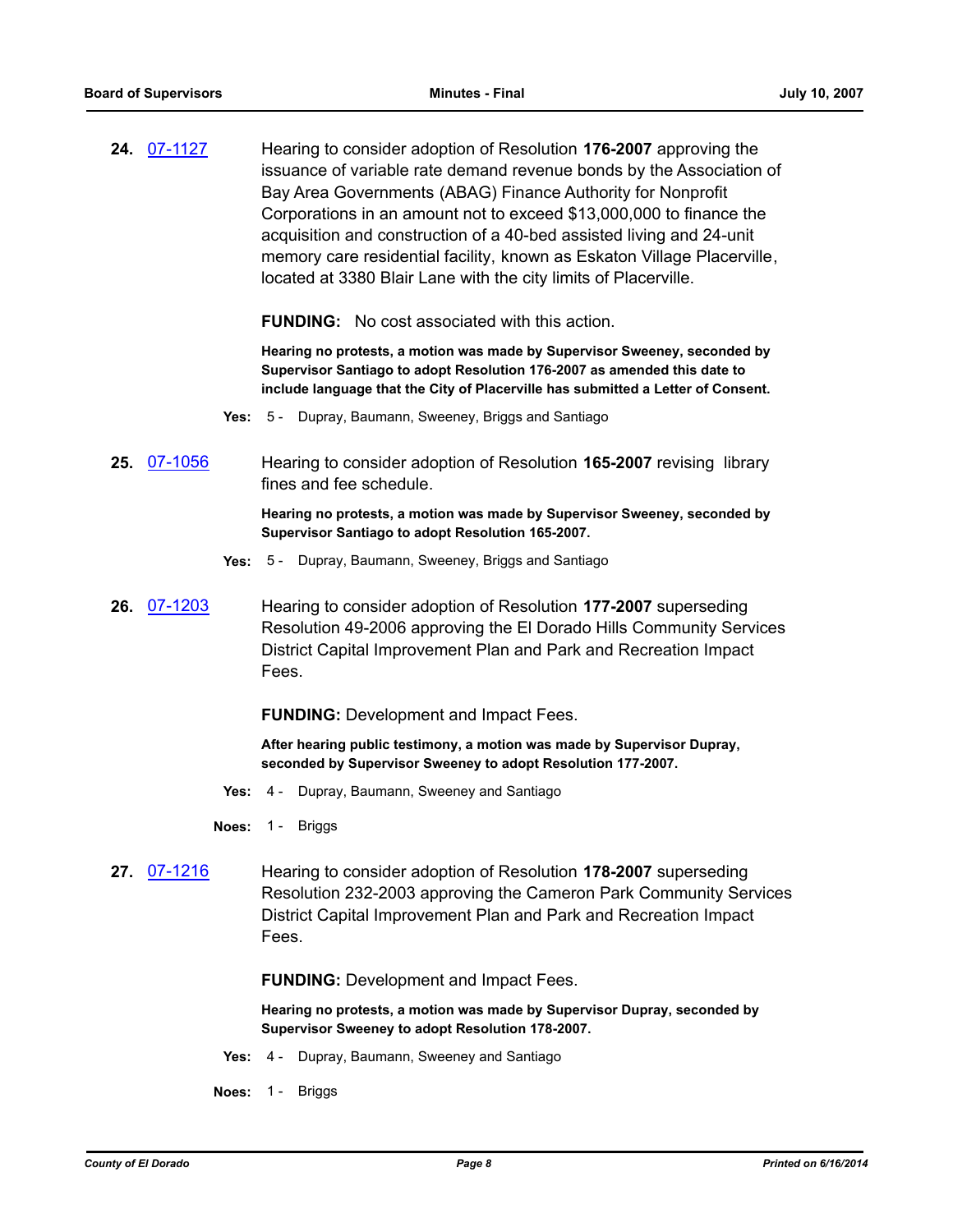**28.** [07-1217](http://eldorado.legistar.com/gateway.aspx?m=l&id=/matter.aspx?key=6060) Hearing to consider adoption of Resolution **179-2007** superseding Resolution 329-2005 approving the Diamond Springs/El Dorado Fire Protection District Capital Improvement Plan and adopting Development Impact Fees.

**FUNDING:** Fire Impact Fees.

**Hearing no protests, a motion was made by Supervisor Sweeney, seconded by Supervisor Dupray to adopt Resolution 179-2007.**

- **Yes:** 5 Dupray, Baumann, Sweeney, Briggs and Santiago
- **29.** [07-1215](http://eldorado.legistar.com/gateway.aspx?m=l&id=/matter.aspx?key=6058) Hearing to consider adoption of Resolution **180-2007** establishing a Building Fee Schedule to become effective September 10, 2007, superseding Resolution 057-2006 that sets forth the current fees.

**After hearing public testimony, a motion was made by Supervisor Sweeney, seconded by Supervisor Santiago to adopt Resolution 180-2007.**

- **Yes:** 3 Dupray, Sweeney and Santiago
- **Noes:** 2 Baumann and Briggs
- **30.** [07-1212](http://eldorado.legistar.com/gateway.aspx?m=l&id=/matter.aspx?key=6054) Development Services Department, Planning Services Division, recommending the Board receive the proposed Scope of Work for Pine Hill Preserve Memorandum of Understanding and Rare Plant Conservation Plan, and provide direction to staff to conclude negotiations with Science Applications International Corporation and return to Board with a contract for same.

### **A motion was made by Supervisor Santiago and seconded by Supervisor Baumann to continue this matter off-calendar.**

- **Yes:** 5 Dupray, Baumann, Sweeney, Briggs and Santiago
- **31.** [07-1105](http://eldorado.legistar.com/gateway.aspx?m=l&id=/matter.aspx?key=5903) Development Services Department, Planning Services Division, recommending the Board authorize the request of Ken Curtzwiler for an allocation of 563 square feet of Commercial Floor Area (CFA) Allocation (Meyers Community Plan) for new development on a vacant 0.19 acre parcel (APN 034-322-01) in the West Meyers Land Use District, noting development in this district is defined as being within Priority Area #1, which allows for a 75% allocation and a 25% match; using the allocation ratio of 3 to 1, the applicant has elected to transfer to the project site the 188 square feet of CFA for the match.

#### **This matter was added to the Consent Calendar and approved.**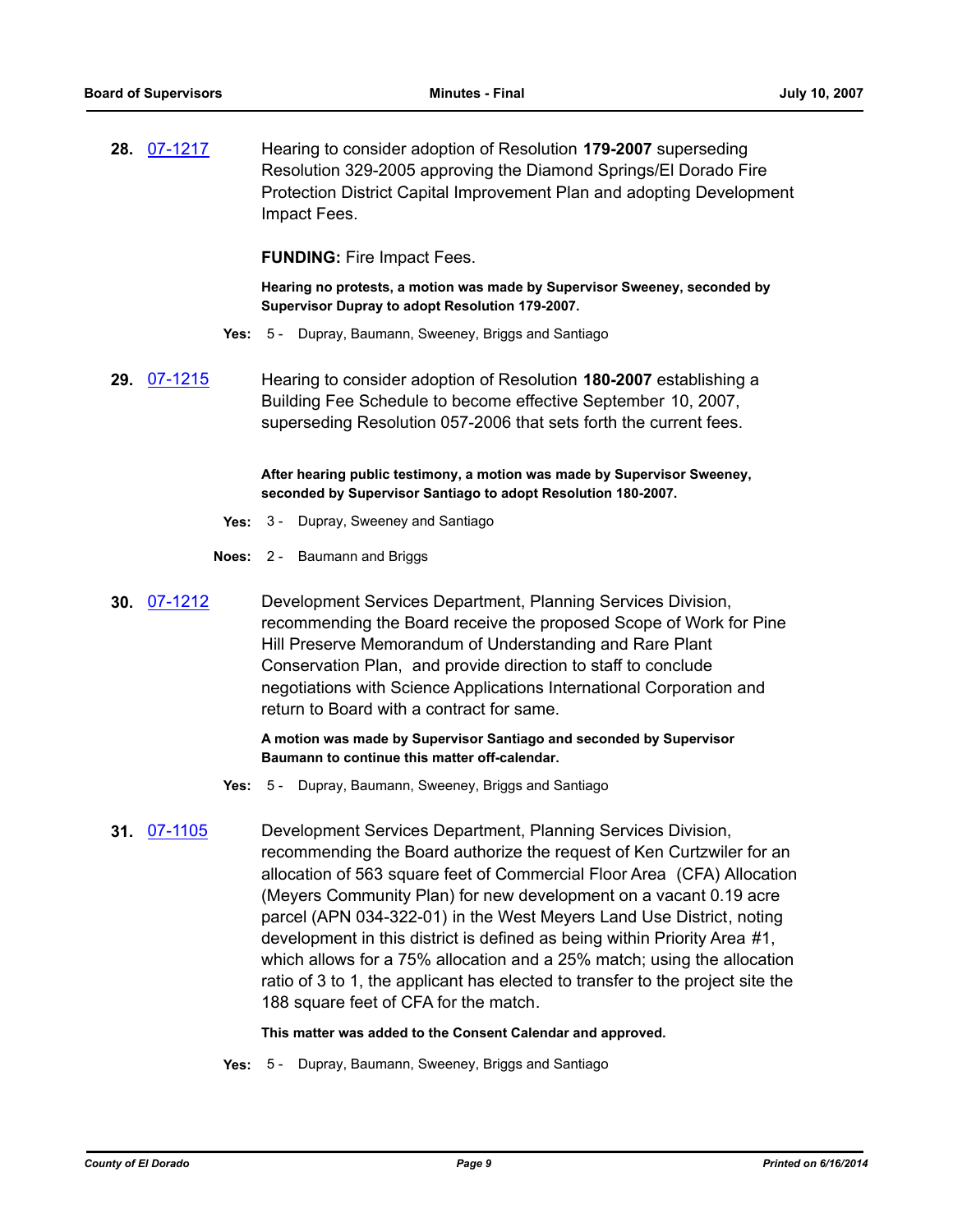**32.** [07-1101](http://eldorado.legistar.com/gateway.aspx?m=l&id=/matter.aspx?key=5897) Sheriff recommending Chairman be authorized to sign Agreement 622-S0711 with the County of Sacramento in an amount not to exceed \$45,000 for the term July 1, 2007 through June 30, 2008 for autopsy, support and morgue services on an as requested basis.

**This matter was added to the Consent Calendar and approved.**

- **Yes:** 5 Dupray, Baumann, Sweeney, Briggs and Santiago
- **33.** [07-1231](http://eldorado.legistar.com/gateway.aspx?m=l&id=/matter.aspx?key=6083) Auditor-Controller recommending Chairman be authorized to sign Amendment 1 to Agreement 260-S0711 with Calfee and Konwinski increasing the annual not to exceed amount from \$25,000 to \$40,000 for legal services relative to the preparation of legal proceedings regarding the collection of delinquent special taxes for special assessment districts and Mello Roos districts upon approval by County Counsel and Risk Management.

### **This matter was added to the Consent Calendar and approved.**

- **Yes:** 5 Dupray, Baumann, Sweeney, Briggs and Santiago
- **34.** [07-1221](http://eldorado.legistar.com/gateway.aspx?m=l&id=/matter.aspx?key=6069) Supervisor Sweeney recommending the Board of Supervisors direct Development Services not to require the conceptual review public hearing at the Planning Commission on July 26, 2007 and to expeditiously proceed with the regular hearing process for the Shinn Ranch Project.

### **This matter was added to the Consent Calendar and approved.**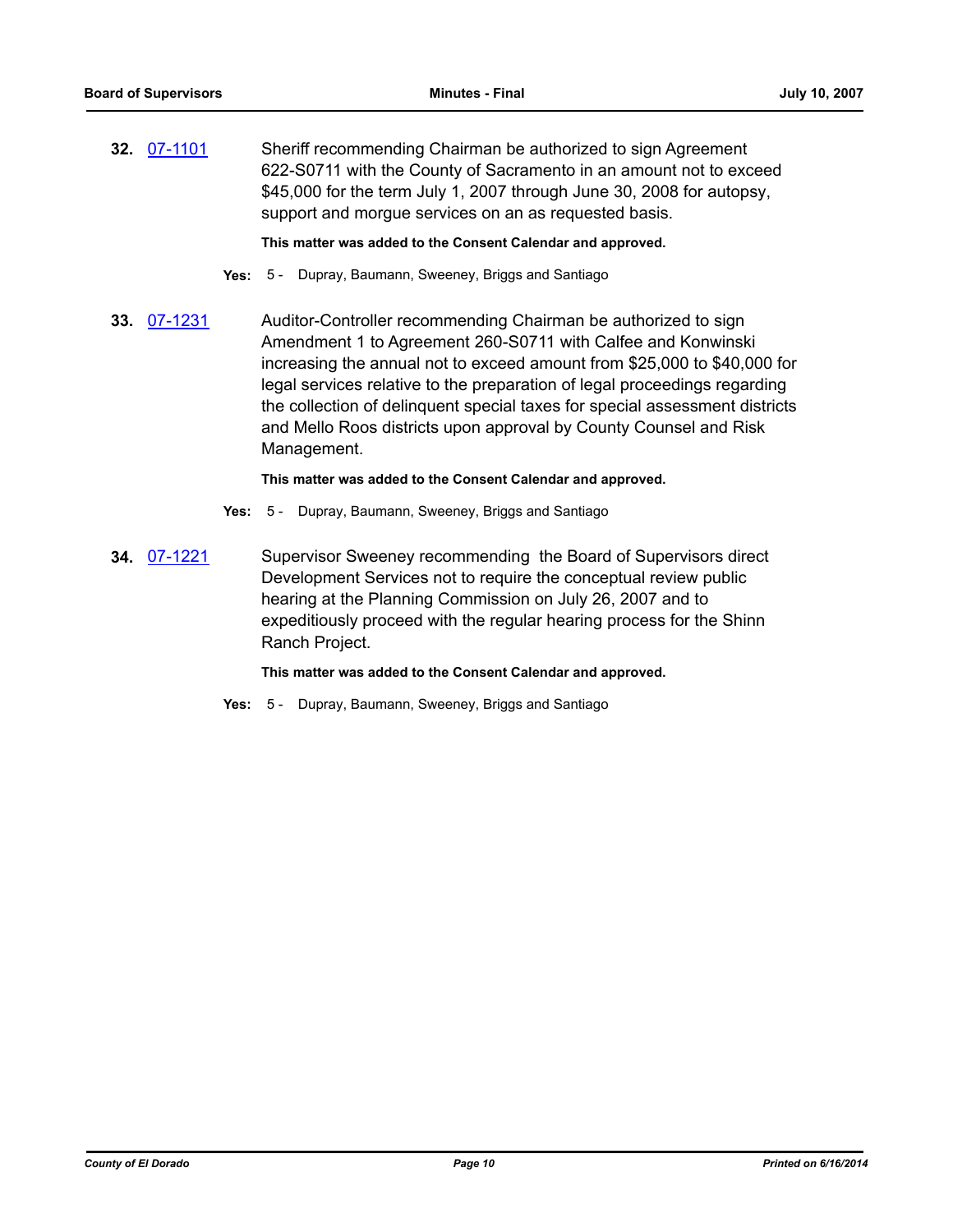# **2:00 P.M. - TIME ALLOCATION**

**35.** [07-1153](http://eldorado.legistar.com/gateway.aspx?m=l&id=/matter.aspx?key=5975) Hearing to consider Resolutions **174-2007** and **175-2007** to amend the General Plan Land Use Element, Policy 2.2.1.5, Table 2-3 Building Intensities portion of the Floor Area Ratio to 0.85 for commercial and industrial projects, and 0.50 for Research and Development projects.

> **After hearing public testimony, a motion was made by Supervisor Dupray, seconded by Supervisor Santiago to adopt Resolution 174-2007 certifying the Supplemental Environmental Impact Report including a Statement of Overriding Consideration and the Findings of Fact, including a modification of all findings; revise timing of Mitigation Measure (except MM 5.2-1 and MM 5.2-3) that address impacts between 2007 and 2025 and revise timing mitgations associated with buildout to include implemenation of these mitigation measures only if the County determines as a part of a periodic review of the General Plan that there is a negative impact occurring at significant levels to warrant triggering of these mitigation measures; and adopt Resolution 175-2007 amending the El Dorado County General Plan Land Use Element Policy 2.2.1.5 and Table 2-3 Building Intensities with the original project description of Commercial and Industrial .85 and Research and Development .50, and to include an amendment to the General Plan Mitigation Monitoring Program accepting MM 5.2-1 and MM 5.2-3 as adequate mitigation to address impacts within the 2025 planning period.**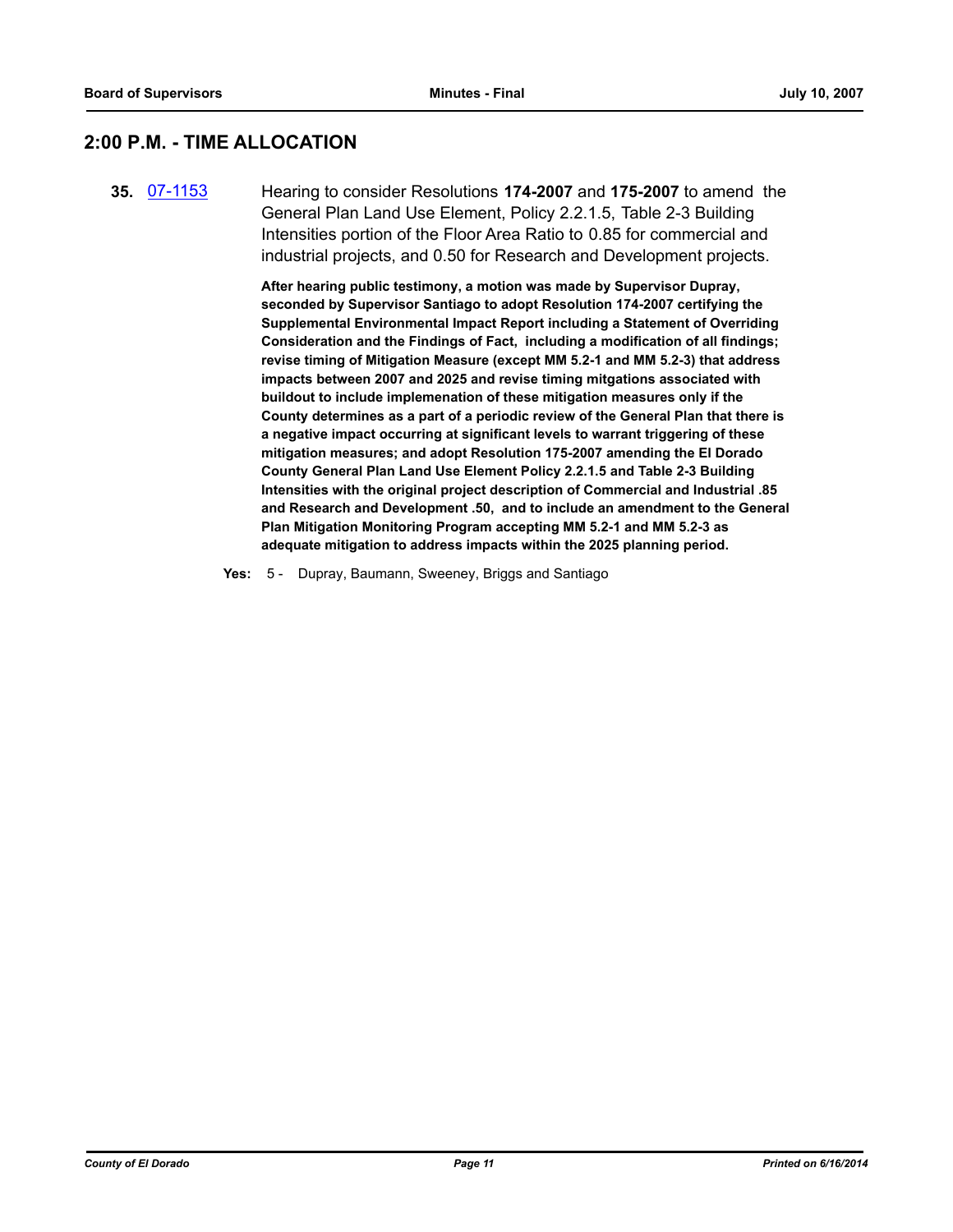**36.** [07-1168](http://eldorado.legistar.com/gateway.aspx?m=l&id=/matter.aspx?key=5993) Hearing to consider the following request by CELTIC PROPERTIES: (1) Amendment (AZ06-0002) of the land use map (General Plan) for a 0.22-acre portion of APN 102-110-11 from Multi-Family Residential (MFR) to Commercial (C) and a 0.22-acre portion of APN 102-110-13 from Commercial (C) to Multi-Family Residential (MFR); (2) Rezone a 0.22-acre portion of APN 102-110-11 from Limited Multifamily Residential-Design Community-Airport Safety District (R2-DC-AA) to Commercial-Planned Development-Design Community-Airport Safety District (C-PD-DC-AA) and a 0.22-acre portion of APN102-110-13 from Commercial-Planned Development-Design Community-Airport Safety District (C-PD-AA) to Limited Multifamily-Design Community-Airport Safety District (R2-DC-AA) and Ordinance **4733** for same; (3) Planned development (PD07-0005) to allow the construction and operation of a 17,272 gross square foot commercial retail/pharmacy store (Rite Aide) in accordance with Section 17.02.010 of the County Zoning Ordinance; (4) Design review (DR06-0008) of the proposed commercial retail/pharmacy store in accordance with Section 17.74.010 of the County Zoning Ordinance; (5) Design waiver for a reduction of sidewalk width along the project frontage from an eight-foot wide sidewalk to a five-foot sidewalk; and (6) A Reasonable Use Analysis determination related to oak canopy cover retention and replacement in conformance with General Plan Policy 7.4.4.4 and Interim Interpretive Guidelines of General Plan Policy 7.4.4.4(A), said project would impact 1,205 square feet of oak tree canopy due to a relocated driveway on Starbuck Ranch Road on property identified by APN's 102-110-01, -11, and -13, consisting of 1.61 acres in the Cameron Park area. (District IV) **After hearing public testimony, a motion was made by Supervisor Briggs, seconded by Supervisor Sweeney to adopt the Mitigated Negative Declaration as prepared; amend the land use map for a 0.22-acre portion of APN 102-110-11 and APN 102-110-13; adopt Ordinance 4733 to rezone said parcels; approve development plan based on findings, subject to conditions proposed by staff; and find the Oak Canopy Cover Retention and Replacement is in conformance** 

**Yes:** 5 - Dupray, Baumann, Sweeney, Briggs and Santiago

**Plan Policy 7.4.4.4(A).**

**with General Plan Policy 7.4.4.4 and Interim Interpretive Guidelines of General**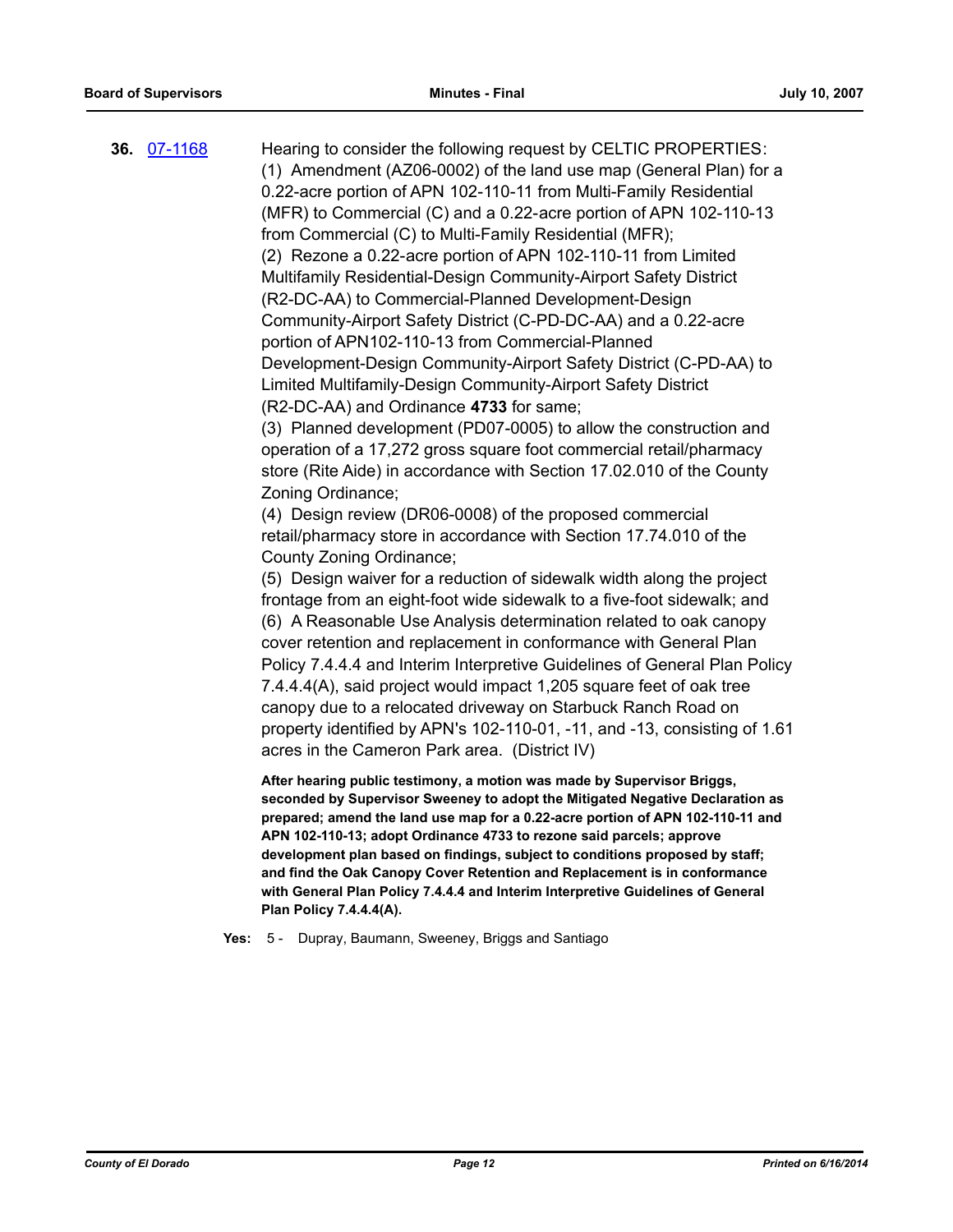**37.** [06-1471](http://eldorado.legistar.com/gateway.aspx?m=l&id=/matter.aspx?key=3347) Development Services Department recommending the Board review the revised scope of work for the Integrated Natural Resources Management Plan and provide direction to staff to conclude contract negotiations with Science Applications International Corporation and return to the Board for contract approval of same.

> **A motion was made by Supervisor Baumann, seconded by Supervisor Sweeney to define the scope to consist of four basic steps as presented to the Board this date (inventory, prioritize, acquire, and protect); and, additionally to direct staff to reduce public outreach, reduce the number of meetings and the level of CEQA by utilizing the existing analysis of data to keep costs to \$500,000 for said Plan.**

**Yes:** 5 - Dupray, Baumann, Sweeney, Briggs and Santiago

### **CAO REPORTS**

### **ITEMS TO/FROM SUPERVISORS**

## **ADJOURNMENT**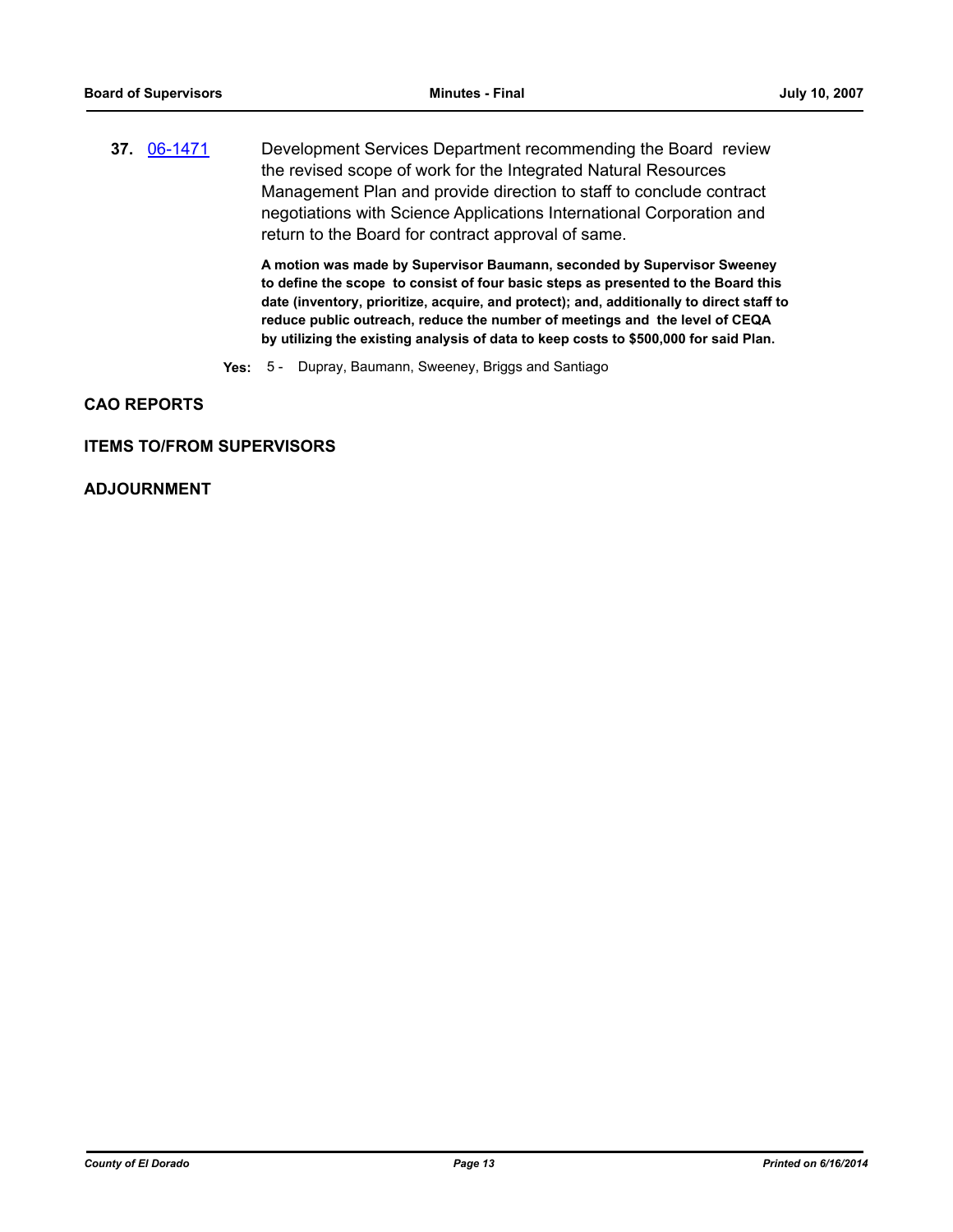# **CLOSED SESSION**

| 38. 07-1160 | Pursuant to Government Code Section 54956.9(b), Anticipated<br>Litigation:<br>Significant exposure to litigation. One (1) potential case.                                                                                                                                                      |
|-------------|------------------------------------------------------------------------------------------------------------------------------------------------------------------------------------------------------------------------------------------------------------------------------------------------|
|             | No action reported.                                                                                                                                                                                                                                                                            |
| 07-1230     | Pursuant to Government Code Section 54956.9(b), Anticipated<br>Litigation:<br>Significant exposure to litigation. One (1) potential case.<br>No action reported.                                                                                                                               |
|             | Pursuant to Government Code Section 54956.9(b), Anticipated<br>Litigation:<br>Significant exposure to litigation. One (1) potential case.                                                                                                                                                      |
|             | No action reported.                                                                                                                                                                                                                                                                            |
| 07-1223     | Pursuant to Government Code Section 54957.6, Conference with<br><b>Labor Negotiator:</b><br>County Negotiator - Human Resources Director;<br>Employee Organization - El Dorado County Employees Association,<br>Local No. 1.                                                                   |
|             | Continued off calendar.                                                                                                                                                                                                                                                                        |
|             | Pursuant to Government Code Section 54957.6, Conference with<br><b>Labor Negotiator:</b><br>County Negotiator - Human Resources Director;<br>Employee Organization - El Dorado County Management Association<br>and El Dorado County Criminal Attorney Association.<br>Continued off calendar. |
|             | Durayant to Coverage of Cade Costian E40EC $Q(s)$ . Evisting Little                                                                                                                                                                                                                            |
|             | 39.<br>40. 07-1225<br>41.<br>42. 07-1224<br>07.4007<br>$\overline{ }$                                                                                                                                                                                                                          |

**43.** [07-1227](http://eldorado.legistar.com/gateway.aspx?m=l&id=/matter.aspx?key=6076) Pursuant to Government Code Section 54956.9(a), **Existing Litigation:**  Title: U.S.A. v. El Dorado County, City of South Lake Tahoe, et al., U.S. District Court Case No. S-01-1520 MCE GGH (ED CA).

**No action reported.**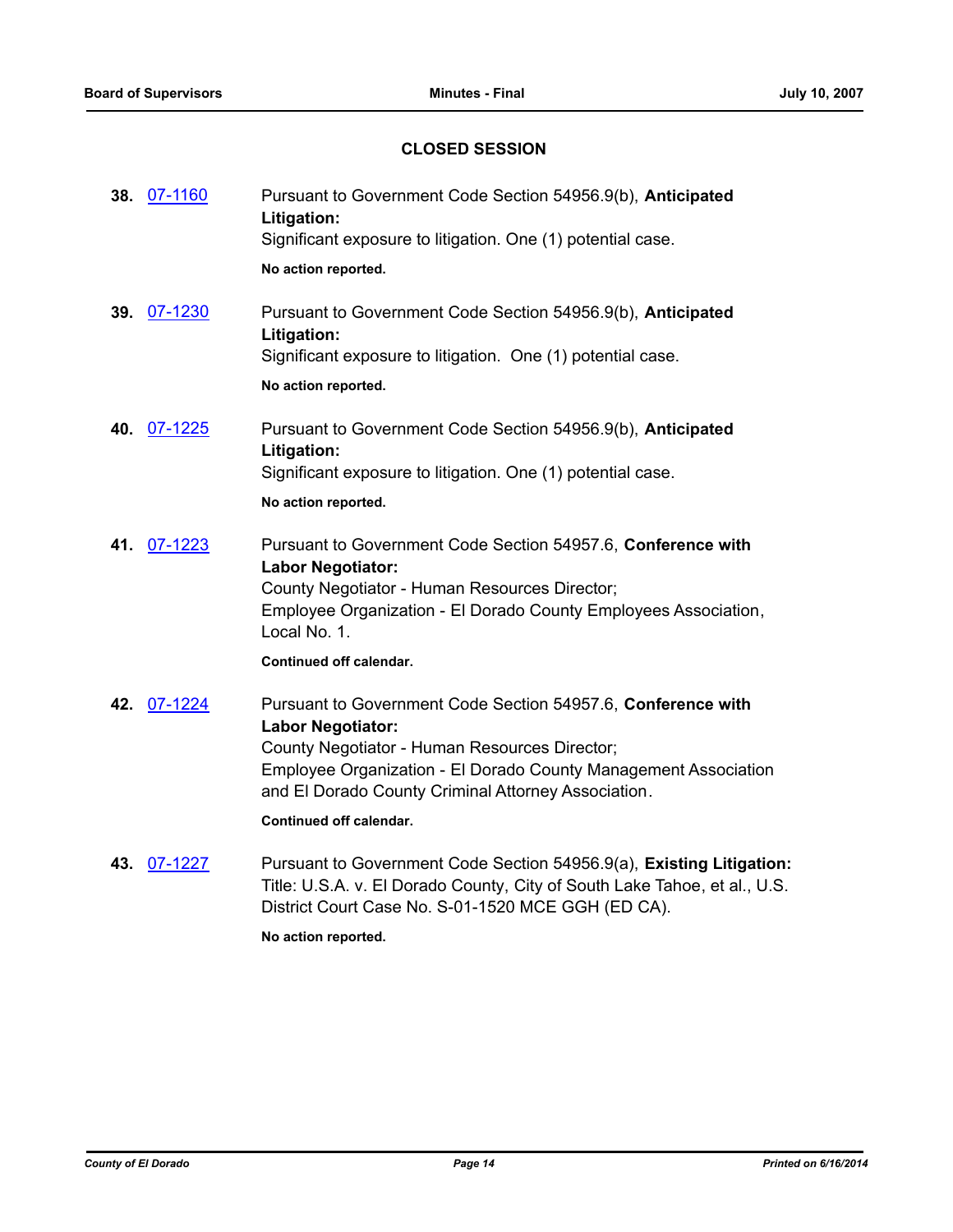**44.** [07-1232](http://eldorado.legistar.com/gateway.aspx?m=l&id=/matter.aspx?key=6084) Pursuant to Government Code Section 54956.9(a), **Existing Litigation:**  Title: County of El Dorado v. Jim Ross, M.D., Ph.D et al., pending in the Superior Court of the State of California, County of El Dorado, Case No. PC 20050123.

> El Dorado Development Stable Development

**On an unanimous vote, with Supervisor Dupray being absent, the Board approved settlement of claims brought against El Dorado Development for delinquent assessments.**

**45.** [07-1226](http://eldorado.legistar.com/gateway.aspx?m=l&id=/matter.aspx?key=6075) **The following closed session to be heard at the end of the day:**  Pursuant to Government Code Section 54956.9(b), **Anticipated Litigation:** Significant exposure to litigation. One (1) potential case.

**No action reported.**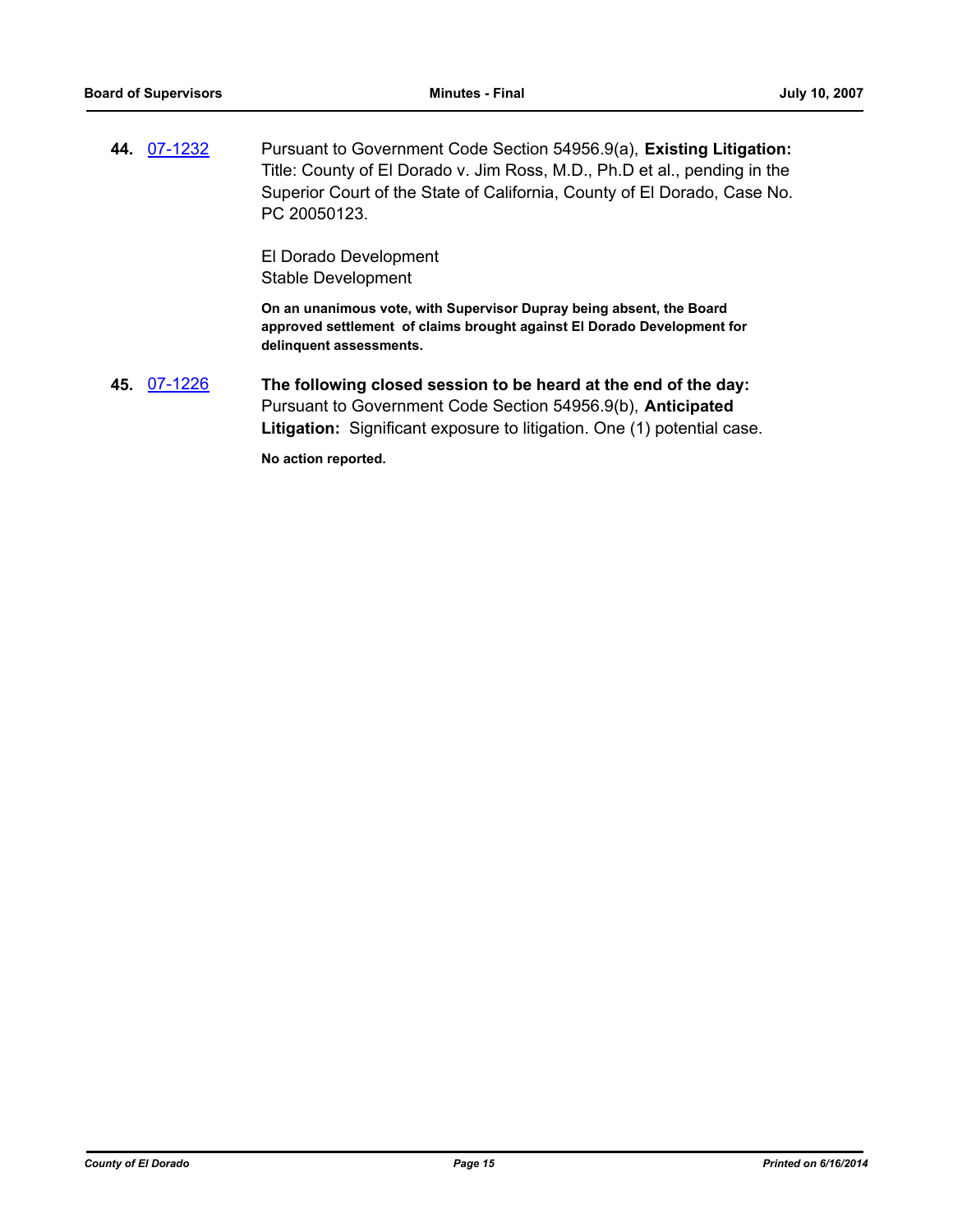## **ADDENDUM**

# **DEPARTMENT MATTERS:**

**46.** [07-1242](http://eldorado.legistar.com/gateway.aspx?m=l&id=/matter.aspx?key=6097) County Counsel recommending that the Board authorize the Chairperson to sign the Right of Entry Permits on behalf of the County once the signed Right of Entry Permits are received from the homeowners affected by the Angora Fire.

### **This matter was added to the Consent Calendar and approved.**

- **Yes:** 5 Dupray, Baumann, Sweeney, Briggs and Santiago
- **47.** [07-1246](http://eldorado.legistar.com/gateway.aspx?m=l&id=/matter.aspx?key=6104) Chief Administrative Officer recommending Chairman be authorized to sign Memorandum of Understanding with Governor's Office of Emergency Services and the California Integrated Waste Management Board Concerning Angora Fire Structural Debris Removal. (MOU to be distributed on Monday, July 9.)

**A motion was made by Supervisor Santiago, seconded by Supervisor Dupray to approve this matter.**

**Yes:** 5 - Dupray, Baumann, Sweeney, Briggs and Santiago

**A motion was made by Supervisor Sweeney, seconded by Supervisor Santiago to approve minor modifications to the Memorandum of Understanding by adding under the heading "State Funding" Number 5, "COUNTY.....assigned to the County will be remitted to the CIWMB within 90 days of their receipt by the County"; and under the heading "County Best Efforts" Paragraph 8 "County will use.....Nothing in this paragraph shall require the County to institute litigation against an affected homeowner."**

- **Yes:** 5 Dupray, Baumann, Sweeney, Briggs and Santiago
- **48.** [07-1247](http://eldorado.legistar.com/gateway.aspx?m=l&id=/matter.aspx?key=6106) Supervisor Santiago requesting authorization to submit a request for technical and financial assistance to the National Resource Conservation Service under the United States Department of Agriculture Emergency Watershed Program.

#### **This matter was added to the Consent Calendar and approved.**